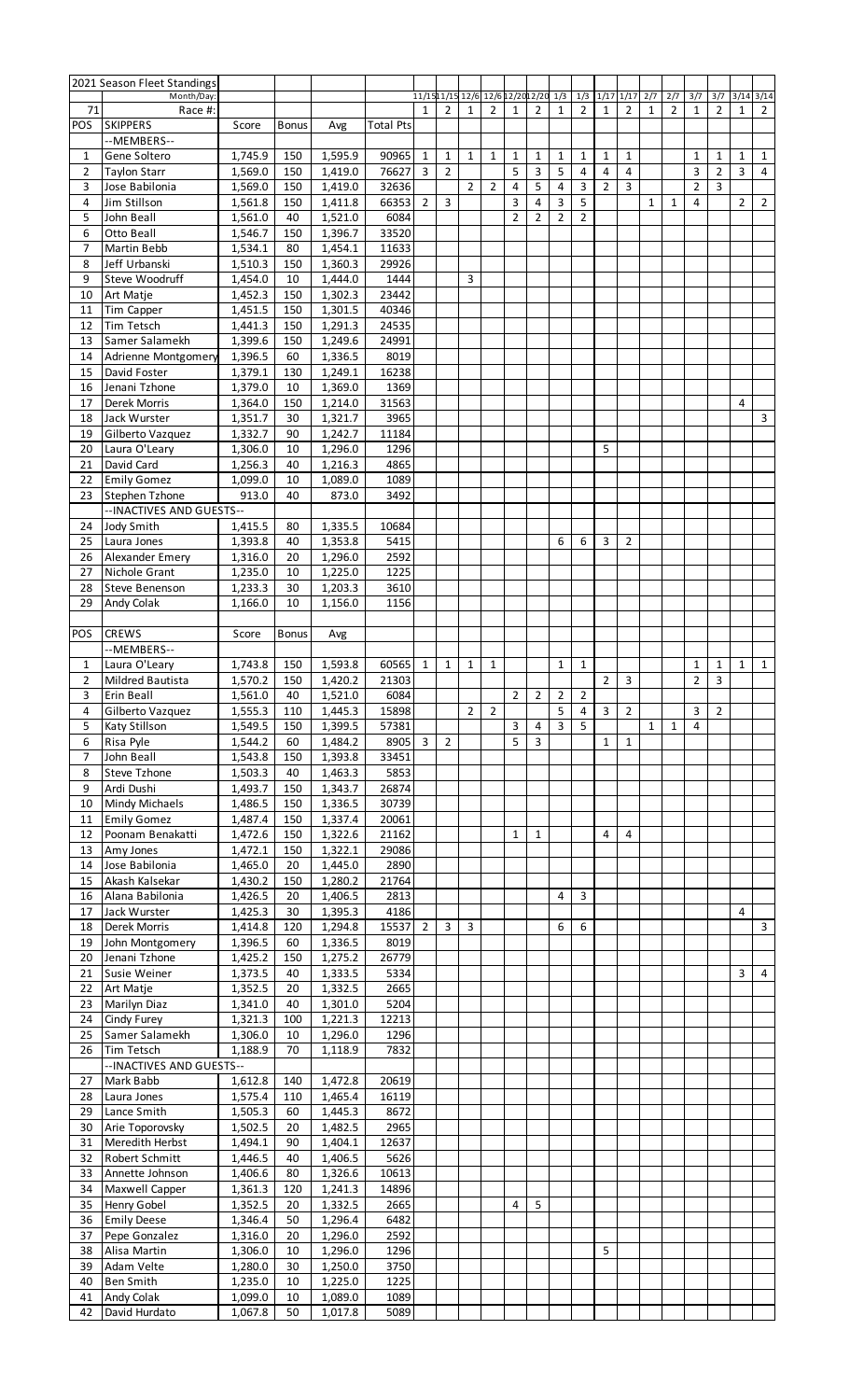|                     | 2021 Season Fleet Standings                                                  |                |                |                |                |                |                |                |                |                |                         |                |                               |                |                     |                       |                      |                |                     |              |                    |                |                     |                |                |
|---------------------|------------------------------------------------------------------------------|----------------|----------------|----------------|----------------|----------------|----------------|----------------|----------------|----------------|-------------------------|----------------|-------------------------------|----------------|---------------------|-----------------------|----------------------|----------------|---------------------|--------------|--------------------|----------------|---------------------|----------------|----------------|
| 71                  | Month/Day: 3/21 3/21 3/28 3/28 4/11 4/11 4/18 4/18 4/24 4/24 4/24<br>Race #: | 1              | 2              | $\mathbf{1}$   | 2              | 1              | $\overline{2}$ | $\mathbf{1}$   | $\overline{2}$ | 1              | $\overline{2}$          | 3              | $4/25$ $4/25$<br>$\mathbf{1}$ | $\overline{2}$ | 5/2<br>$\mathbf{1}$ | 5/2<br>$\overline{2}$ | 5/23<br>$\mathbf{1}$ | 2              | $5/23$ $5/29$<br>1  | 5/29<br>2    | $5/29$ $5/29$<br>3 | 4              | $5/29$ $5/30$<br>5  | 1              | 5/30<br>2      |
| POS                 | <b>SKIPPERS</b>                                                              |                |                |                |                |                |                |                |                |                |                         |                |                               |                |                     |                       |                      |                |                     |              |                    |                |                     |                |                |
|                     | --MEMBERS--                                                                  |                |                |                |                |                |                |                |                |                |                         |                |                               |                |                     |                       |                      |                |                     |              |                    |                |                     |                |                |
| 1                   | Gene Soltero                                                                 | $\mathbf{1}$   | $\mathbf{1}$   | $\mathbf{1}$   | 1              | $\mathbf{1}$   | $\mathbf{1}$   | $\mathbf{1}$   | $\mathbf{1}$   | $\mathbf{1}$   | $\mathbf{1}$            | $\mathbf{1}$   | 1                             | $\mathbf{1}$   |                     |                       | 2                    | $\mathbf{1}$   | 1                   | $\mathbf{1}$ | $\mathbf{1}$       | 1              | $\mathbf{1}$        | 1              | $\mathbf{1}$   |
| $\overline{2}$      | <b>Taylon Starr</b>                                                          | 3              | $\overline{2}$ | 3              | $\overline{2}$ | 6              | 5              | 4              | $\overline{4}$ | $\overline{2}$ | $\overline{\mathbf{3}}$ | $\overline{2}$ | $\overline{2}$                | $\mathsf{3}$   |                     |                       | $\mathbf{1}$         | $\overline{2}$ | $\mathbf{3}$        | 2            | $\overline{2}$     | 6              | $\overline{3}$      | 4              | $\overline{2}$ |
| 3                   | Jose Babilonia                                                               | 4              | 3              |                |                |                |                |                |                |                |                         |                |                               |                |                     |                       |                      |                |                     |              |                    |                |                     |                |                |
| 4                   | Jim Stillson                                                                 | 5              | 4              | $\overline{2}$ |                | 2              | 3              | $\overline{2}$ | $\overline{2}$ | 6              | 4                       | 6              | 3                             | 3              | $\mathbf{1}$        | 1                     |                      |                |                     |              |                    |                |                     |                |                |
| 5                   | John Beall<br><b>Otto Beall</b>                                              |                |                |                | 4              |                | 4              |                |                | 3              | $\overline{2}$          | 4              |                               |                |                     |                       | 3                    | 3              |                     | 7            | 3                  | 4              |                     | 5              |                |
| 6<br>7              | Martin Bebb                                                                  |                |                |                |                | 3              |                |                |                |                |                         |                |                               |                |                     |                       |                      |                | 8<br>$\overline{2}$ | 3            | 4                  | $\overline{2}$ | 4<br>$\overline{2}$ | 3              | 6<br>3         |
| 8                   | Jeff Urbanski                                                                |                |                |                |                |                |                |                |                |                |                         |                |                               |                |                     |                       |                      |                | $\overline{4}$      | 5            | 6                  | 5              | 5                   | 8              | 8              |
| 9                   | Steve Woodruff                                                               |                |                |                |                |                |                |                |                |                |                         |                |                               |                |                     |                       |                      |                |                     |              |                    |                |                     |                |                |
| 10                  | Art Matje                                                                    |                |                |                |                |                |                |                | 3              | 5              | 6                       | 4              | 4                             | 5              |                     |                       |                      |                |                     |              |                    |                |                     |                |                |
| 11                  | Tim Capper                                                                   | $\overline{2}$ | 5              | 4              | 3              | 4              | $\overline{2}$ | 3              | 5              |                |                         |                |                               |                | $\overline{2}$      | $\overline{2}$        | 4                    | 4              | 9                   | 9            | 7                  | 7              | 6                   | 6              | 4              |
| 12                  | Tim Tetsch                                                                   |                |                |                |                |                |                |                |                |                |                         |                |                               |                |                     |                       |                      |                |                     |              |                    | 8              | $\overline{7}$      |                |                |
| 13                  | Samer Salamekh                                                               |                |                |                |                |                |                |                |                |                |                         |                |                               |                |                     |                       |                      |                |                     |              |                    |                |                     |                |                |
| 14<br>15            | Adrienne Montgomery<br>David Foster                                          |                |                |                |                |                |                |                |                |                |                         |                |                               |                |                     |                       |                      |                |                     |              |                    |                |                     |                |                |
| 16                  | Jenani Tzhone                                                                |                |                |                |                |                |                |                |                |                |                         |                |                               |                |                     |                       |                      |                |                     |              |                    |                |                     |                |                |
| 17                  | Derek Morris                                                                 |                |                | 5              |                |                |                | 5              |                | 6              | 5                       | 3              | 5                             | 2              |                     |                       | 6                    | 6              | 7                   | 8            | 9                  |                |                     | 7              | 7              |
| 18                  | Jack Wurster                                                                 |                |                |                |                | 5              | 6              |                |                |                |                         |                |                               |                |                     |                       |                      |                |                     |              |                    |                |                     |                |                |
| 19                  | Gilberto Vazquez                                                             |                |                |                |                |                |                |                |                |                |                         |                |                               |                |                     |                       |                      |                |                     |              |                    |                |                     |                |                |
| 20                  | Laura O'Leary                                                                |                |                |                |                |                |                |                |                |                |                         |                |                               |                |                     |                       |                      |                |                     |              |                    |                |                     |                |                |
| 21                  | David Card                                                                   |                |                |                |                |                |                |                |                |                |                         |                |                               |                |                     |                       |                      |                |                     |              |                    |                |                     | 9              | 9              |
| 22<br>23            | <b>Emily Gomez</b><br>Stephen Tzhone                                         |                |                |                |                |                |                |                |                |                |                         |                |                               |                |                     |                       |                      |                |                     |              |                    |                |                     |                |                |
|                     | -- INACTIVES AND GUE                                                         |                |                |                |                |                |                |                |                |                |                         |                |                               |                |                     |                       |                      |                |                     |              |                    |                |                     |                |                |
| 24                  | Jody Smith                                                                   |                |                |                |                |                |                |                |                |                |                         |                |                               |                |                     |                       |                      |                | 6                   | 4            | 5                  | 3              | 8                   | $\overline{2}$ | 5              |
| 25                  | Laura Jones                                                                  |                |                |                |                |                |                |                |                |                |                         |                |                               |                |                     |                       |                      |                |                     |              |                    |                |                     |                |                |
| 26                  | Alexander Emery                                                              |                |                |                |                |                |                |                |                |                |                         |                |                               |                |                     |                       | 5                    | 5              |                     |              |                    |                |                     |                |                |
| 27                  | Nichole Grant                                                                |                |                |                |                |                |                |                |                |                |                         |                |                               |                |                     |                       |                      |                |                     |              |                    |                |                     |                |                |
| 28                  | <b>Steve Benenson</b>                                                        |                |                |                |                |                |                |                |                |                |                         |                |                               |                |                     |                       |                      |                | 5                   | 6            | 8                  |                |                     |                |                |
| 29                  | Andy Colak                                                                   |                |                |                |                |                |                |                |                |                |                         |                |                               |                |                     |                       |                      |                |                     |              |                    |                |                     |                |                |
| <b>POS</b>          | <b>CREWS</b>                                                                 |                |                |                |                |                |                |                |                |                |                         |                |                               |                |                     |                       |                      |                |                     |              |                    |                |                     |                |                |
|                     | --MEMBERS--                                                                  |                |                |                |                |                |                |                |                |                |                         |                |                               |                |                     |                       |                      |                |                     |              |                    |                |                     |                |                |
| 1                   | Laura O'Leary                                                                | $\mathbf{1}$   | 1              | 1              | $\mathbf 1$    |                |                |                |                | $\mathbf{1}$   | 1                       | $\mathbf{1}$   | 1                             | $\mathbf{1}$   |                     |                       | 2                    | $\mathbf{1}$   | 1                   | $\mathbf{1}$ | 1                  | 1              | 1                   | 1              | $\mathbf{1}$   |
| $\overline{2}$      | <b>Mildred Bautista</b>                                                      |                |                |                |                |                |                |                |                |                |                         |                |                               |                |                     |                       |                      |                |                     |              |                    |                |                     |                |                |
| 3                   | Erin Beall                                                                   |                |                |                |                |                |                |                |                |                |                         |                |                               |                |                     |                       |                      |                |                     |              |                    |                |                     |                |                |
| 4                   | Gilberto Vazquez                                                             |                |                |                |                | $\overline{2}$ | 3              |                |                |                |                         |                |                               |                |                     |                       |                      |                |                     |              |                    |                |                     |                |                |
| 5                   | Katy Stillson                                                                | 5              | 4              | $\overline{2}$ |                |                |                | $\overline{2}$ | $\overline{2}$ | 6              | 4                       | 6              | 3                             | 3              | $\mathbf{1}$        | 1                     |                      |                |                     |              |                    |                |                     |                |                |
| 6<br>$\overline{7}$ | Risa Pyle<br>John Beall                                                      |                |                |                | 4              | 3              | 4              |                |                | 3              | $\overline{2}$          | 4              |                               |                |                     |                       | 3                    | 3              | 8                   | 7            | 3                  | 4              | 4                   | 5              | $\overline{7}$ |
| 8                   | Steve Tzhone                                                                 |                |                |                |                |                |                |                |                |                |                         |                |                               |                |                     |                       |                      |                |                     |              |                    |                |                     |                |                |
| 9                   | Ardi Dushi                                                                   |                |                |                |                |                |                |                |                |                |                         |                |                               |                |                     |                       |                      |                |                     |              |                    |                |                     |                |                |
| 10                  | Mindy Michaels                                                               |                |                |                |                |                |                |                |                |                |                         |                |                               |                |                     |                       |                      |                |                     |              |                    |                |                     |                |                |
| 11                  | <b>Emily Gomez</b>                                                           |                |                |                |                |                |                |                |                |                |                         |                |                               |                |                     |                       |                      |                | $\overline{2}$      | 3            | 4                  | $\overline{2}$ | $\overline{2}$      | 3              | 3              |
| 12                  | Poonam Benakatti                                                             |                |                | 5              |                | $\mathbf{1}$   | $\mathbf{1}$   | 1              | $\mathbf{1}$   |                |                         |                |                               |                |                     |                       |                      |                |                     |              |                    |                |                     |                |                |
| 13                  | Amy Jones                                                                    |                |                |                |                |                |                |                |                |                |                         |                |                               |                |                     |                       |                      |                |                     |              |                    |                |                     |                |                |
| 14                  | Jose Babilonia                                                               |                |                |                |                |                |                |                |                |                |                         |                |                               |                |                     |                       |                      |                |                     |              |                    |                |                     |                |                |
| 15<br>16            | Akash Kalsekar<br>Alana Babilonia                                            |                |                |                |                |                |                |                |                |                |                         |                |                               |                |                     |                       |                      |                |                     |              |                    |                |                     |                |                |
| 17                  | Jack Wurster                                                                 | $\overline{2}$ | 5              |                |                |                |                |                |                |                |                         |                |                               |                |                     |                       |                      |                |                     |              |                    |                |                     |                |                |
| 18                  | <b>Derek Morris</b>                                                          |                |                |                |                | 6              | 5              |                | 3              |                |                         |                |                               |                |                     |                       |                      |                |                     |              |                    | 8              | 7                   |                |                |
| 19                  | John Montgomery                                                              |                |                |                |                |                |                |                |                |                |                         |                |                               |                |                     |                       |                      |                |                     |              |                    |                |                     |                |                |
| 20                  | Jenani Tzhone                                                                |                |                |                |                |                |                |                |                |                |                         |                |                               |                |                     |                       |                      |                |                     |              |                    |                |                     | 9              | 9              |
| 21                  | Susie Weiner                                                                 |                |                |                |                | 5              | 6              |                |                |                |                         |                |                               |                |                     |                       |                      |                |                     |              |                    |                |                     |                |                |
| 22                  | Art Matje                                                                    |                |                |                |                |                |                | 5              |                |                |                         |                |                               |                |                     |                       |                      |                |                     |              |                    |                |                     |                |                |
| 23<br>24            | Marilyn Diaz<br>Cindy Furey                                                  |                |                |                |                |                |                |                |                | 5              | 6                       | 4              | 4                             | 5              |                     |                       |                      |                | 5                   | 6            | 8                  |                |                     | 9              | 9              |
| 25                  | Samer Salamekh                                                               |                |                |                |                |                |                |                |                |                |                         |                |                               |                |                     |                       |                      |                |                     |              |                    |                |                     |                |                |
| 26                  | Tim Tetsch                                                                   |                |                |                |                |                |                |                |                |                |                         |                |                               |                |                     |                       | 6                    | 6              | $\overline{7}$      | 8            | 9                  |                |                     | 8              | 9              |
|                     | -- INACTIVES AND GUE                                                         |                |                |                |                |                |                |                |                |                |                         |                |                               |                |                     |                       |                      |                |                     |              |                    |                |                     |                |                |
| 27                  | Mark Babb                                                                    |                |                |                |                |                |                |                |                |                |                         |                |                               |                |                     |                       | 1                    | 2              | 3                   | 2            | $\overline{2}$     | 6              | 3                   | 4              | $\overline{2}$ |
| 28                  | Laura Jones                                                                  | 3              | $\overline{2}$ | 3              | $\overline{2}$ |                |                | 4              | 4              | $\overline{2}$ | 3                       | $\overline{2}$ | $\overline{2}$                | $\overline{3}$ |                     |                       |                      |                |                     |              |                    |                |                     |                |                |
| 29                  | Lance Smith                                                                  |                |                |                |                | 4              | $\overline{2}$ | 3              | 5              |                |                         |                |                               |                | $\overline{2}$      | $\overline{2}$        |                      |                |                     |              |                    |                |                     |                |                |
| 30                  | Arie Toporovsky                                                              |                |                |                |                |                |                |                |                |                |                         |                |                               |                |                     |                       |                      |                |                     |              |                    |                |                     |                |                |
| 31<br>32            | Meredith Herbst<br>Robert Schmitt                                            | 4              | 3              | 4              | 3              |                |                |                |                | 6              | 5                       | 3              | 5                             | $\overline{2}$ |                     |                       |                      |                |                     |              |                    |                |                     |                |                |
| 33                  | Annette Johnson                                                              |                |                |                |                |                |                |                |                |                |                         |                |                               |                |                     |                       |                      |                | 6                   | 4            | 5                  | 3              | 8                   | 2              | 6              |
| 34                  | Maxwell Capper                                                               |                |                |                |                |                |                |                |                |                |                         |                |                               |                |                     |                       | 4                    | 4              | 9                   | 9            | $\overline{7}$     | $\overline{7}$ | 6                   | 6              | 5              |
| 35                  | Henry Gobel                                                                  |                |                |                |                |                |                |                |                |                |                         |                |                               |                |                     |                       |                      |                |                     |              |                    |                |                     |                |                |
| 36                  | <b>Emily Deese</b>                                                           |                |                |                |                |                |                |                |                |                |                         |                |                               |                |                     |                       |                      |                | 4                   | 5            | 6                  | 5              | 5                   |                |                |
| 37                  | Pepe Gonzalez                                                                |                |                |                |                |                |                |                |                |                |                         |                |                               |                |                     |                       | 5                    | 5              |                     |              |                    |                |                     |                |                |
| 38                  | Alisa Martin                                                                 |                |                |                |                |                |                |                |                |                |                         |                |                               |                |                     |                       |                      |                |                     |              |                    |                |                     |                |                |
| 39<br>40            | Adam Velte<br><b>Ben Smith</b>                                               |                |                |                |                |                |                |                |                |                |                         |                |                               |                |                     |                       |                      |                |                     |              |                    |                |                     | 7              | 4              |
| 41                  | Andy Colak                                                                   |                |                |                |                |                |                |                |                |                |                         |                |                               |                |                     |                       |                      |                |                     |              |                    |                |                     |                |                |
| 42                  | David Hurdato                                                                |                |                |                |                |                |                |                |                |                |                         |                |                               |                |                     |                       |                      |                |                     |              |                    |                |                     |                |                |
|                     |                                                                              |                |                |                |                |                |                |                |                |                |                         |                |                               |                |                     |                       |                      |                |                     |              |                    |                |                     |                |                |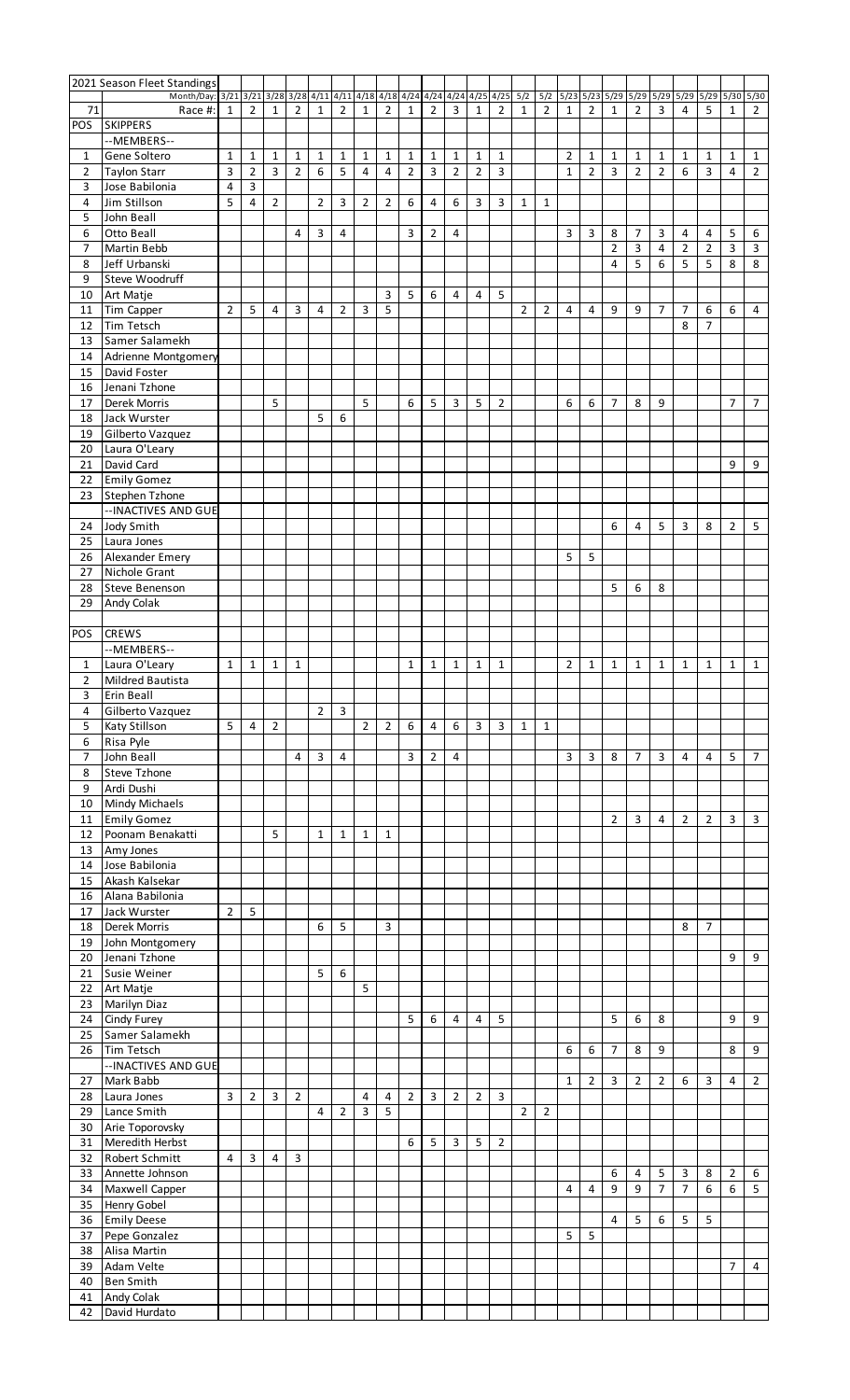|                     | 2021 Season Fleet Standings           |                                |              |                |                |                               |                |                                |                     |                   |                                |                |                |                |                         |                |                |                |                     |                |                |                      |                   |                   |
|---------------------|---------------------------------------|--------------------------------|--------------|----------------|----------------|-------------------------------|----------------|--------------------------------|---------------------|-------------------|--------------------------------|----------------|----------------|----------------|-------------------------|----------------|----------------|----------------|---------------------|----------------|----------------|----------------------|-------------------|-------------------|
|                     | Month/Day: 5/30 6/20                  |                                |              | $6/27$ 6/27    |                | 7/11 7/11 7/18 7/18 7/25 7/25 |                |                                |                     |                   |                                |                |                |                | 8/8 8/15 8/15 8/22 8/22 |                | 8/29           | 9/5            |                     | $9/5$ 9/12     |                | $9/12$ $9/26$ $9/26$ |                   | 10/3              |
| 71                  | Race #:                               | 3                              | 1            | 1              | $\overline{2}$ | 1                             | $\overline{2}$ | $\mathbf{1}$                   | $\overline{2}$      | $\mathbf{1}$      | $\overline{2}$                 | 1              | $\mathbf{1}$   | $\overline{2}$ | $\mathbf{1}$            | $\overline{2}$ | 1              | $\mathbf{1}$   | $\overline{2}$      | $\mathbf{1}$   | 2              | 1                    | $\overline{2}$    | $\mathbf{1}$      |
| POS                 | <b>SKIPPERS</b>                       |                                |              |                |                |                               |                |                                |                     |                   |                                |                |                |                |                         |                |                |                |                     |                |                |                      |                   |                   |
|                     | --MEMBERS--                           |                                |              |                |                |                               |                |                                |                     |                   |                                |                |                |                |                         |                |                |                |                     |                |                |                      |                   |                   |
| 1<br>$\overline{2}$ | Gene Soltero<br><b>Taylon Starr</b>   | $\mathbf{1}$<br>$\overline{2}$ |              | 1<br>4         | 1<br>4         |                               |                | $\mathbf{1}$<br>$\overline{2}$ | 1<br>$\overline{4}$ | $\mathbf{1}$<br>4 | $\mathbf{1}$<br>$\overline{4}$ | $\mathbf{1}$   |                |                |                         |                |                | 1<br>4         | 1<br>$\overline{3}$ |                |                | 1<br>$\overline{2}$  | $\mathbf{1}$<br>3 | $\mathbf{1}$<br>5 |
| 3                   | Jose Babilonia                        |                                |              |                |                |                               |                |                                |                     |                   |                                |                |                |                | 2                       |                | 4              | 3              | $\overline{4}$      |                |                |                      |                   | 3                 |
| 4                   | Jim Stillson                          |                                | 2            | 3              | 2              |                               |                |                                |                     | 2                 | $\overline{2}$                 | 4              |                |                | $\mathbf{1}$            | 1              | $\overline{2}$ | $\overline{2}$ | 5                   | 4              | 3              |                      |                   | $\overline{4}$    |
| 5                   | John Beall                            |                                |              |                |                |                               |                |                                |                     |                   |                                |                |                |                |                         |                |                |                |                     |                |                |                      |                   |                   |
| 6                   | Otto Beall                            | 5                              |              | $\overline{2}$ | 3              | $\mathbf{1}$                  | $\mathbf{1}$   |                                |                     |                   |                                |                | $\overline{2}$ | 4              |                         |                |                | 5              | $\overline{2}$      |                |                |                      |                   |                   |
| $\overline{7}$      | <b>Martin Bebb</b>                    | 4                              |              |                |                |                               |                |                                |                     |                   |                                |                |                |                |                         |                |                |                |                     |                |                |                      |                   |                   |
| 8                   | Jeff Urbanski                         | 7                              |              |                |                |                               |                | 3                              | 3                   |                   |                                |                |                |                |                         |                | 1              |                |                     | 3              | 2              |                      |                   | $\overline{2}$    |
| 9                   | Steve Woodruff                        |                                |              |                |                |                               |                |                                |                     |                   |                                |                |                |                |                         |                |                |                |                     |                |                |                      |                   |                   |
| 10                  | Art Matje                             |                                |              |                |                | 3                             |                |                                |                     | 7                 | 3                              |                | $\mathbf{1}$   | $\mathbf{1}$   |                         |                |                |                |                     |                |                |                      |                   | 8                 |
| 11                  | Tim Capper                            | 6                              | $\mathbf{1}$ |                |                |                               |                |                                |                     |                   |                                | 5              |                |                | 5                       | 4              |                |                |                     |                |                |                      |                   | 6                 |
| 12                  | <b>Tim Tetsch</b>                     | 8                              |              |                |                |                               |                |                                |                     |                   |                                |                | 3              | 2              |                         |                | 3              |                |                     | $\mathbf{1}$   | 1              | 3                    | 4                 | $\overline{7}$    |
| 13                  | Samer Salamekh                        |                                |              |                |                | $\overline{2}$                | 3              |                                |                     |                   |                                | 3              | 4              | 5              | 3                       | 5              | 5              |                |                     |                | 5              | $\overline{4}$       | $\overline{2}$    | 9                 |
| 14                  | Adrienne Montgomery                   |                                |              |                |                |                               |                |                                |                     |                   |                                |                |                |                |                         |                |                |                |                     |                |                |                      |                   |                   |
| 15                  | David Foster                          |                                |              |                |                |                               |                | 6                              | 6                   | 3                 |                                |                | 5              | 3              | 6                       | 3              |                |                |                     | $\overline{2}$ | 4              |                      |                   |                   |
| 16                  | Jenani Tzhone                         |                                |              |                |                |                               | 4              |                                |                     |                   |                                |                |                |                |                         |                |                |                |                     |                |                |                      |                   |                   |
| 17                  | Derek Morris                          |                                |              |                |                | 4                             | $\overline{2}$ | 5                              | 5                   |                   |                                | 6              |                |                |                         |                |                |                |                     |                |                | 5                    | 5                 |                   |
| 18                  | Jack Wurster                          |                                |              |                |                |                               |                |                                |                     |                   |                                |                |                |                |                         |                |                |                |                     |                |                |                      |                   |                   |
| 19                  | Gilberto Vazquez                      |                                |              |                |                |                               |                | 4                              | $\overline{2}$      |                   |                                | 6              |                |                | 4                       | $\overline{2}$ |                |                |                     | 5              |                |                      |                   | 10                |
| 20                  | Laura O'Leary                         |                                |              |                |                |                               |                |                                |                     |                   |                                |                |                |                |                         |                |                |                |                     |                |                |                      |                   |                   |
| 21                  | David Card                            |                                |              |                |                |                               |                |                                |                     | 5                 |                                | $\overline{2}$ |                |                |                         |                |                |                |                     |                |                |                      |                   |                   |
| 22                  | <b>Emily Gomez</b>                    |                                |              |                |                |                               |                |                                |                     |                   |                                |                |                |                |                         |                |                |                |                     |                |                |                      |                   |                   |
| 23                  | Stephen Tzhone                        |                                |              |                |                |                               |                |                                |                     |                   |                                |                |                |                |                         |                |                |                |                     |                |                |                      |                   |                   |
|                     | -- INACTIVES AND GUE                  |                                |              |                |                |                               |                |                                |                     |                   |                                |                |                |                |                         |                |                |                |                     |                |                |                      |                   |                   |
| 24                  | Jody Smith                            | 3                              |              |                |                |                               |                |                                |                     |                   |                                |                |                |                |                         |                |                |                |                     |                |                |                      |                   |                   |
| 25                  | Laura Jones                           |                                |              |                |                |                               |                |                                |                     |                   |                                |                |                |                |                         |                |                |                |                     |                |                |                      |                   |                   |
| 26                  | Alexander Emery                       |                                |              |                |                |                               |                |                                |                     |                   |                                |                |                |                |                         |                |                |                |                     |                |                |                      |                   |                   |
| 27                  | Nichole Grant                         |                                |              |                |                |                               |                |                                |                     | 6                 |                                |                |                |                |                         |                |                |                |                     |                |                |                      |                   |                   |
| 28                  | <b>Steve Benenson</b>                 |                                |              |                |                |                               |                |                                |                     |                   |                                |                |                |                |                         |                |                |                |                     |                |                |                      |                   |                   |
| 29                  | Andy Colak                            |                                |              |                |                |                               |                |                                |                     |                   |                                |                |                |                |                         |                |                |                |                     |                |                |                      |                   |                   |
|                     | <b>CREWS</b>                          |                                |              |                |                |                               |                |                                |                     |                   |                                |                |                |                |                         |                |                |                |                     |                |                |                      |                   |                   |
| <b>POS</b>          |                                       |                                |              |                |                |                               |                |                                |                     |                   |                                |                |                |                |                         |                |                |                |                     |                |                |                      |                   |                   |
|                     | --MEMBERS--                           |                                |              |                |                |                               |                |                                |                     |                   |                                |                |                |                |                         |                |                |                |                     |                |                |                      |                   |                   |
| 1                   | Laura O'Leary                         | $\mathbf{1}$                   |              |                |                |                               |                |                                |                     |                   |                                |                |                |                | $\overline{2}$          |                | 4              | 3              | 4                   |                |                |                      |                   | 1<br>3            |
| 2<br>3              | <b>Mildred Bautista</b><br>Erin Beall |                                |              |                |                |                               |                |                                |                     |                   |                                |                |                |                |                         |                |                |                |                     |                |                |                      |                   |                   |
| 4                   | Gilberto Vazquez                      |                                |              |                |                |                               |                |                                |                     |                   |                                |                |                |                |                         |                |                |                |                     |                | 5              |                      |                   |                   |
| 5                   | Katy Stillson                         |                                | 2            | 3              | $\overline{2}$ |                               |                |                                |                     | 2                 | $\overline{2}$                 | 4              |                |                | $\mathbf{1}$            | $\mathbf{1}$   | $\overline{2}$ | $\overline{2}$ | 5                   | 4              | 3              |                      |                   | 4                 |
| 6                   | Risa Pyle                             |                                |              |                |                |                               |                |                                |                     |                   |                                |                |                |                |                         |                |                |                |                     |                |                |                      |                   |                   |
| 7                   | John Beall                            | 5                              |              | $\overline{2}$ | 3              | $\mathbf{1}$                  | $\mathbf{1}$   |                                |                     |                   |                                |                | $\overline{2}$ | 4              |                         |                |                | 5              | $\overline{2}$      |                |                |                      |                   |                   |
| 8                   | <b>Steve Tzhone</b>                   |                                |              |                |                | $\overline{2}$                | $\overline{3}$ | $\mathsf{3}$                   | $\mathbf{3}$        |                   |                                |                |                |                |                         |                |                |                |                     |                |                |                      |                   |                   |
| 9                   | Ardi Dushi                            |                                |              |                |                | 4                             | $\overline{2}$ | $\mathbf{1}$                   | $\mathbf{1}$        | $\overline{7}$    | 3                              | 3              | $\mathbf{1}$   | $\mathbf{1}$   |                         |                |                | $\mathbf{1}$   | $\mathbf{1}$        |                |                | $\overline{4}$       | $\overline{2}$    | 9                 |
| 10                  | <b>Mindy Michaels</b>                 |                                |              | $\mathbf{1}$   | $\mathbf{1}$   |                               |                | 6                              | 6                   | 5                 | $\overline{4}$                 | $\overline{2}$ | 4              | 5              | 3                       | 5              | 3              |                |                     |                |                | $\overline{2}$       | 3                 | 8                 |
| 11                  | <b>Emily Gomez</b>                    | 4                              |              |                |                |                               |                |                                |                     | $\overline{4}$    |                                | $\mathbf{1}$   |                |                |                         |                |                |                |                     |                |                |                      |                   |                   |
| 12                  | Poonam Benakatti                      |                                |              |                |                |                               |                |                                |                     |                   |                                |                |                |                |                         |                |                |                |                     |                |                |                      |                   | 6                 |
| 13                  | Amy Jones                             |                                |              |                |                |                               |                | 5                              | 5                   | 3                 |                                |                | 5              | 3              | 5                       | 4              |                | 4              | $\overline{3}$      | $\overline{2}$ | 4              | 3                    | 4                 | $\overline{2}$    |
| 14                  | Jose Babilonia                        |                                |              |                |                |                               |                | $\overline{2}$                 | $\overline{4}$      |                   |                                |                |                |                |                         |                |                |                |                     |                |                |                      |                   |                   |
| 15                  | Akash Kalsekar                        |                                |              |                |                |                               |                |                                |                     |                   |                                | 6              |                |                | 4                       | 2              | $\mathbf{1}$   |                |                     | $\mathbf{1}$   | 1              | 5                    | 5                 | 10                |
| 16                  | Alana Babilonia                       |                                |              |                |                |                               |                |                                |                     |                   |                                |                |                |                |                         |                |                |                |                     |                |                |                      |                   |                   |
| 17                  | Jack Wurster                          |                                |              |                |                |                               |                |                                |                     |                   |                                |                |                |                |                         |                |                |                |                     |                |                |                      |                   |                   |
| 18                  | Derek Morris                          | 9                              |              |                |                |                               |                |                                |                     |                   |                                |                |                |                |                         |                |                |                |                     |                |                |                      |                   |                   |
| 19                  | John Montgomery                       |                                |              |                |                |                               |                |                                |                     |                   |                                |                |                |                |                         |                |                |                |                     |                |                |                      |                   |                   |
| 20                  | Jenani Tzhone                         | 8                              |              | 4              | 4              | 3                             |                |                                |                     | 1                 | $\mathbf{1}$                   | 6              |                |                | 6                       | 3              | 5              |                |                     |                |                | $\mathbf{1}$         | 1                 | 5                 |
| 21                  | Susie Weiner                          |                                |              |                |                |                               |                |                                |                     |                   |                                |                |                |                |                         |                |                |                |                     |                |                |                      |                   |                   |
| 22                  | Art Matje                             |                                |              |                |                |                               | 4              |                                |                     |                   |                                |                |                |                |                         |                |                |                |                     |                |                |                      |                   |                   |
| 23                  | Marilyn Diaz                          |                                |              |                |                |                               |                |                                |                     |                   |                                |                |                |                |                         |                |                |                |                     |                |                |                      |                   |                   |
| 24                  | Cindy Furey                           |                                |              |                |                |                               |                |                                |                     |                   |                                |                |                |                |                         |                |                |                |                     |                |                |                      |                   |                   |
| 25                  | Samer Salamekh                        |                                |              |                |                |                               |                |                                |                     |                   |                                |                |                |                |                         |                |                |                |                     | 5              |                |                      |                   |                   |
| 26                  | Tim Tetsch                            |                                |              |                |                |                               |                |                                |                     |                   |                                |                |                |                |                         |                |                |                |                     |                |                |                      |                   |                   |
|                     | -- INACTIVES AND GUE                  |                                |              |                |                |                               |                |                                |                     |                   |                                |                |                |                |                         |                |                |                |                     |                |                |                      |                   |                   |
| 27                  | Mark Babb                             | $\overline{2}$                 |              |                |                |                               |                |                                |                     |                   |                                |                |                |                |                         |                |                |                |                     |                |                |                      |                   |                   |
| 28                  | Laura Jones                           |                                |              |                |                |                               |                |                                |                     |                   |                                |                |                |                |                         |                |                |                |                     |                |                |                      |                   |                   |
| 29                  | Lance Smith                           |                                |              |                |                |                               |                |                                |                     |                   |                                |                |                |                |                         |                |                |                |                     |                |                |                      |                   |                   |
| 30                  | Arie Toporovsky                       |                                |              |                |                |                               |                |                                |                     |                   |                                |                |                |                |                         |                |                |                |                     | 3              | $\overline{2}$ |                      |                   |                   |
| 31                  | Meredith Herbst                       |                                |              |                |                |                               |                | 4                              | 2                   |                   |                                |                | 3              | 2              |                         |                |                |                |                     |                |                |                      |                   |                   |
| 32                  | Robert Schmitt                        |                                |              |                |                |                               |                |                                |                     |                   |                                |                |                |                |                         |                |                |                |                     |                |                |                      |                   |                   |
| 33                  | Annette Johnson                       | 3<br>$\overline{7}$            |              |                |                |                               |                |                                |                     |                   |                                |                |                |                |                         |                |                |                |                     |                |                |                      |                   |                   |
| 34                  | Maxwell Capper                        |                                | $\mathbf{1}$ |                |                |                               |                |                                |                     |                   |                                | 5              |                |                |                         |                |                |                |                     |                |                |                      |                   |                   |
| 35                  | Henry Gobel                           |                                |              |                |                |                               |                |                                |                     |                   |                                |                |                |                |                         |                |                |                |                     |                |                |                      |                   |                   |
| 36                  | <b>Emily Deese</b><br>Pepe Gonzalez   |                                |              |                |                |                               |                |                                |                     |                   |                                |                |                |                |                         |                |                |                |                     |                |                |                      |                   |                   |
| 37<br>38            | Alisa Martin                          |                                |              |                |                |                               |                |                                |                     |                   |                                |                |                |                |                         |                |                |                |                     |                |                |                      |                   |                   |
| 39                  | Adam Velte                            | 6                              |              |                |                |                               |                |                                |                     |                   |                                |                |                |                |                         |                |                |                |                     |                |                |                      |                   |                   |
| 40                  | <b>Ben Smith</b>                      |                                |              |                |                |                               |                |                                |                     | 6                 |                                |                |                |                |                         |                |                |                |                     |                |                |                      |                   |                   |
| 41                  | Andy Colak                            |                                |              |                |                |                               |                |                                |                     |                   |                                |                |                |                |                         |                |                |                |                     |                |                |                      |                   |                   |
| 42                  | David Hurdato                         |                                |              |                |                |                               |                |                                |                     |                   |                                |                |                |                |                         |                |                |                |                     |                |                |                      |                   | 7 <sup>7</sup>    |
|                     |                                       |                                |              |                |                |                               |                |                                |                     |                   |                                |                |                |                |                         |                |                |                |                     |                |                |                      |                   |                   |